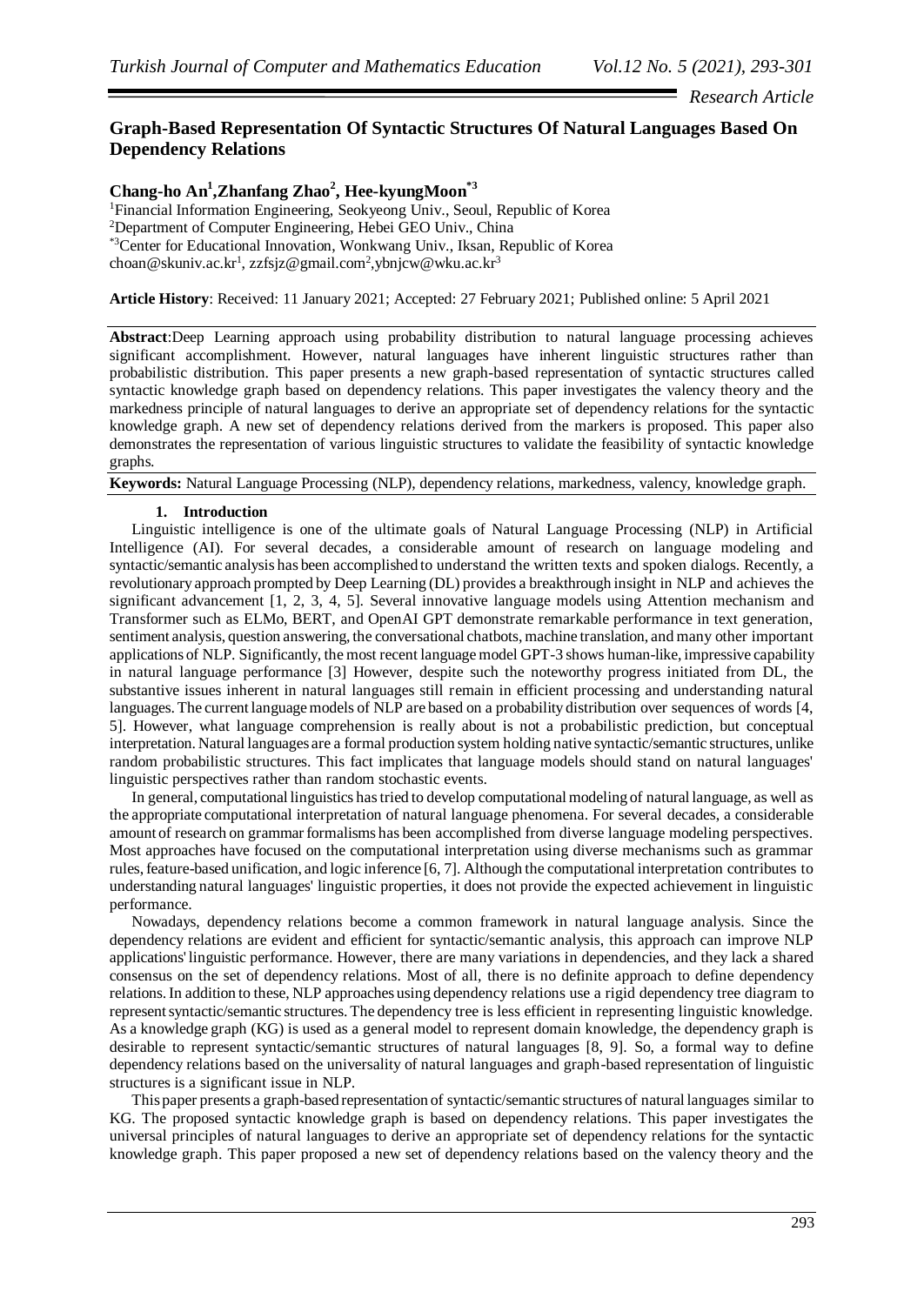markedness principle. This paper also demonstrates the usability of the graph-based representation of syntactic/semantic structures of natural languages.

The remainder of this paper is structured as follows. Section 2 reviews the related work. Section 3 discusses the valency theory and the markedness principle that are the theoretical foundation to derive dependency relations from natural languages' diachronic perspectives. Section 4 analyses the linguistic properties of dependency relations deduced from Section 3. Section 5 presents the construction of syntactic knowledge graphs using the derived dependency relations and markers. Section 5 demonstrates the representation of various linguistic structures to validate the feasibility of syntactic knowledge graphs. Section 6 summarizes the contributions and puts forth the prospects for further work.

### **2. Related Work**

The main objectives of computational linguistics are to explore syntactic/semantic structures inherent in natural languages. For several decades, a considerable amount of research on grammar formalisms has been accomplished from the diverse perspectives of language modeling. Several notable grammar formalisms such as Lexicalized Functional Grammar(LFG), Categorical Grammar(CG), General Phrase Structure Grammar (GPSG), and Headdriven Phrase Structure Grammar (HPSG) have been developed to describe the complex linguistic structures [6, 7]. These grammar formalisms employ a rule-based system, logic-based system, or feature-based system using unification as the underlying mechanisms. In general, the gramma formalisms adopt syntactic tree structure based on the compositional phrase structures. However, unfortunately, such approaches do not show the expected linguistic analysis achievement, although these grammar formalisms provide linguistic insights into natural languages.

Recently, a revolutionary approach motivated by DL provides a breakthrough insight in NLP and achieves the significant advancement. Several language models such as ELMo, BERT, and GPT-3 shows the remarkable performance in natural language processing [1, 2, 3, 4, 5]. The language models developed in DL demonstrate human-level language performance in a conversational chatbot, sentiment analysis, machine translation, text summarization and generation, and question answering that are deeper applications of NLP. The language prediction approach based on DL generally uses vector semantics based on a probability distribution over sequences of words [4, 5]. Although the NLP approach using distributed, probabilistic semantics demonstrates surprising performance and shows great promise, it still exhibits some issues and arguments that have long plagued DL [10]. Since the language model implemented in this approach is mostly a black box to humans, it does not provide any substantial properties about natural languages. There are no ways for a deeper understanding of how language models work. In other words, there are no formal representation methods to understand syntactic/semantic structures, only vectorised values.

Natural languages are a generative system based on the unique linguistic principles that systematically compose diverse, complex structures. NLP should be able to stand on the linguistic properties of natural languages to exploit and describe linguistic structures. The dependency relations attract considerable attention for syntactic and semantic analyzis in NLP [12]. Nowadays, it is common to use dependency relations in natural language analysis since the dependency relations provide the underlying foundation for representing the linguistic structures [11, 12, 13]. Many systems and open tools, such as Stanford CoreNLP, are widely available to provide the standard framework for developing natural language applications [11, 13].

### **3. Valency Theory and Markedness Principle**

Natural languages are a kind of generative systems. The linguistics uses grammar rules to describe the generative capability of natural languages. However, the grammar rules to generate linguistic structures are a formal system that enables more fundamental valency property of natural languages. The valency value of linguistic elements plays the principal role in constructing complex linguistic structures. In the realization of linguistic structures, the valency property is closely related to the markedness principle. This section describes the valency theory and linguistic relationship with markedness.

### **Valency Theory for Linguistic Structures**

The valency theory derived from chemistry regards as the universality of natural language that can clarify the underlying principle of how a sentence is constructed or generated. The origins of valency theory are found in dependency grammar formalism, especially in Lucien Tesnière [14, 15]. Valency theory takes an approach towards linguistic constructions that focus on verbs' syntactic and semantic valencies and occasionally of arguments. In the valency framework, the verb is considered the most central element of a sentence and the major determinant of its structure. The valency is the verb's ability to open up certain positions in its syntactic environment, which can be filled by obligatory or optional complements. The arguments that a verb can take are defined in terms of its valency value. The valency pattern consisting of various types of valency values is a model of a sentence containing a fundamental element (typically, the verb) and a number of dependent elements referred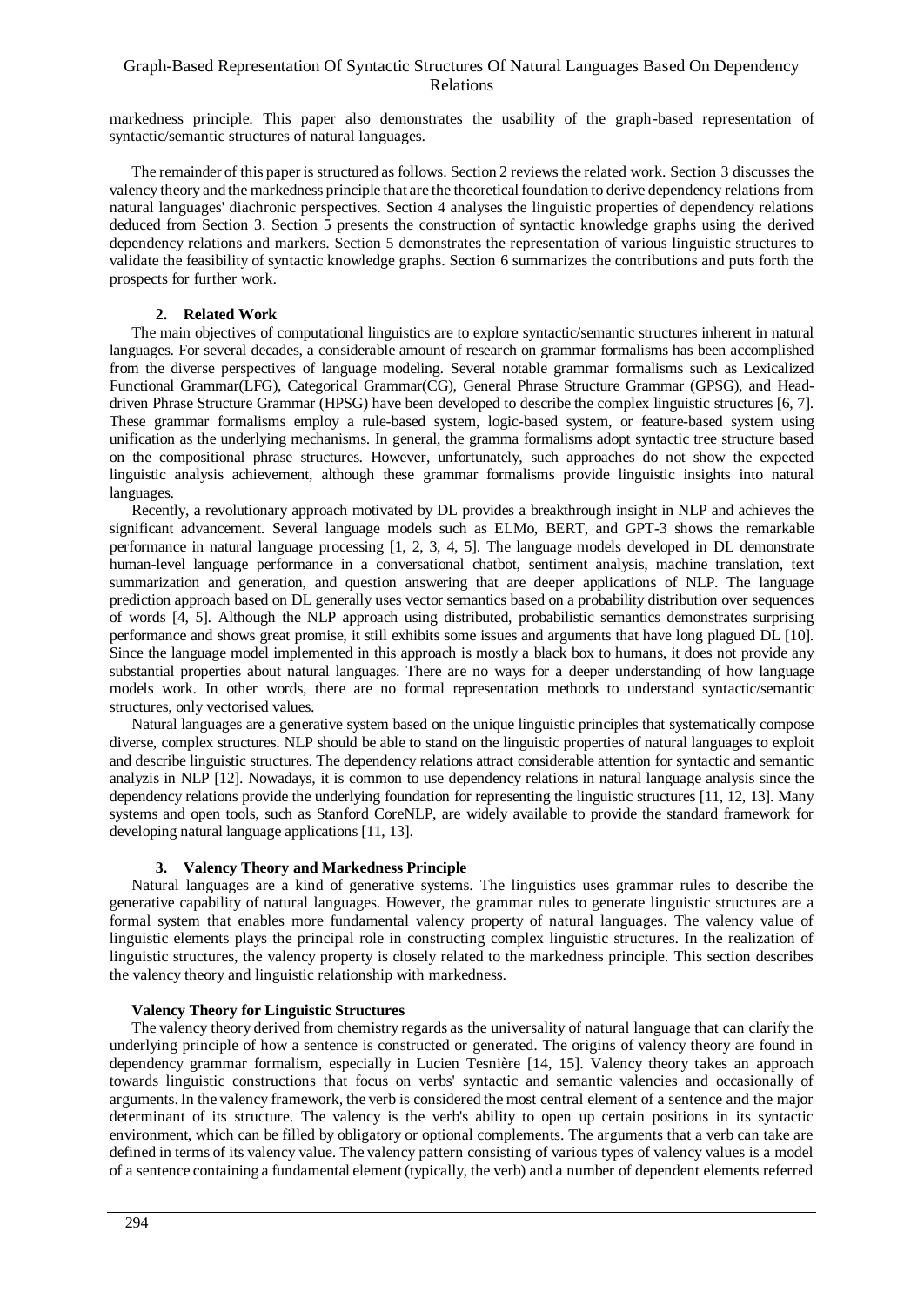to as arguments, expressions, or complements whose number and type are determined by the valency pattern of the verb [16, 22]. The following description of (1) is a typical example of the valency pattern, where SCU is a subject complement unit [17, 23].

#### (1) valency pattern:  $[SCU]+ call + [NP]+[NP]$ participant patterns: AGENT + verb + BENEFICIARY + AFFECTED AGENT + verb + AFFECTED + PREDICATIVE

According to the valency pattern of (1), the sentence, "He called her a taxi. He called her a genius" can be composed.

A lot of the research has published the list of valency patterns [16, 17]. Each list of the valency pattern defines its unique complement types, such as INF, WH-CL and V-ing, and semantic roles such as AGENT, LOCATION, and SOURCE [16]. Most of the valency patterns focus on the depiction of dependency relations accompanied between the verb and arguments. However, this approach to define valency patterns neglects the original objectives of the valency concepts. The valency is the perspective of the generation, while dependency relation is for analyzing linguistic structures. The more critical problem is that there are no investigations on how the valency is realized into dependency relation in the surface sentence. This paper addresses the objectification of dependency relations established by the valency in surface sentences.

#### **3.2 Markedness Principle of Linguistic Functions**

The valency is the universal linguistic property to combine with other elements in forming phrases and sentences. The valency properties of verbs are closely related to the overall structures of a clause or sentence, in other words, the sentence complements are dependents of the main verb of a sentence or clause [18]. The valency patterns that are directed binary relations are materialized as dependency relations between the governor and the dependent in surface sentences. However, natural language systems need linguistic apparatus to manifest dependencies in the surface structures definitely. The markedness principle, another important universality of natural languages, is used to specify the syntactic/semantic function of the constituents of a surface structure.

Although there are many linguistic perspectives about the markedness, the dependency relations are embodied in markedness. The markedness plays a role in the specification for the constituents of a sentence's syntactic/semantic roles. Specifically, the valency values and dependency relations are the cohesive principles to generate linguistic structures, and markedness is the apparatus to realize the grammatical functions of dependency relations in sentences. While the conventional concepts of markedness have focused on describing the distinctive features of linguistic elements, markedness should be better understood as the bearer of dependency relations. In other words, dependency relations based on valency patterns can be realized by means of the markedness.

- (2) a. He gave his mother's ring to the bride at the wedding.
- b. Einstein assumed that light travels at a constant speedto derive the relativity.

The simple sentences in (2) show that the markedness plays a vital role in representing syntactic/semantic dependencies. Every constituent should have its marker that represents dependency relation and syntactic/semantic linguistic functions. In a broad sense, two types of the markedness can be recognized in the three linguistic levels of words, phrases, and clauses: the explicit markers that imply syntactic/semantic functions such as shown in prepositional phrases and the implicit markers related to the subcategorization of the predicate.

The explicit markers are used to be a syntactic flag that indicates additional linguistic functions. For example, the prepositions TO and AT of (2-a) and THAT and TO-inf of (2-b) are used to represent syntactic functions and semantic roles. The explicit marker plays the binder's role to connect the dependent constituent to the governor in a surface structure. The explicit markers are the principal element to construct complex sentences by expanding the constituents' primary linguistic functions. And more importantly, it should be noted that the explicit markers become the governor of its dependent since the explicit markers define additional syntactic/semantic function of the dependents. In most research about dependent relations, the explicit markers are regarded as an auxiliary dependent of their associated constituent. However, as shown in (2), the syntactic/ semantic functions are decided by the explicit markers TO and AT, not by bride and wedding. The syntactic/ semantic functions of the complex constituents are also decided by the clausal complement markers such as THAT and TO-inf. The explicit markers as the governors realize the graph-based representation of grammatical structures more consistently and semantically.

In principle, all constituents should accompany their markers that expose linguistic functions in surface structures. In the agglutinative languages such as Korean, the markedness principle is strictly kept and offers free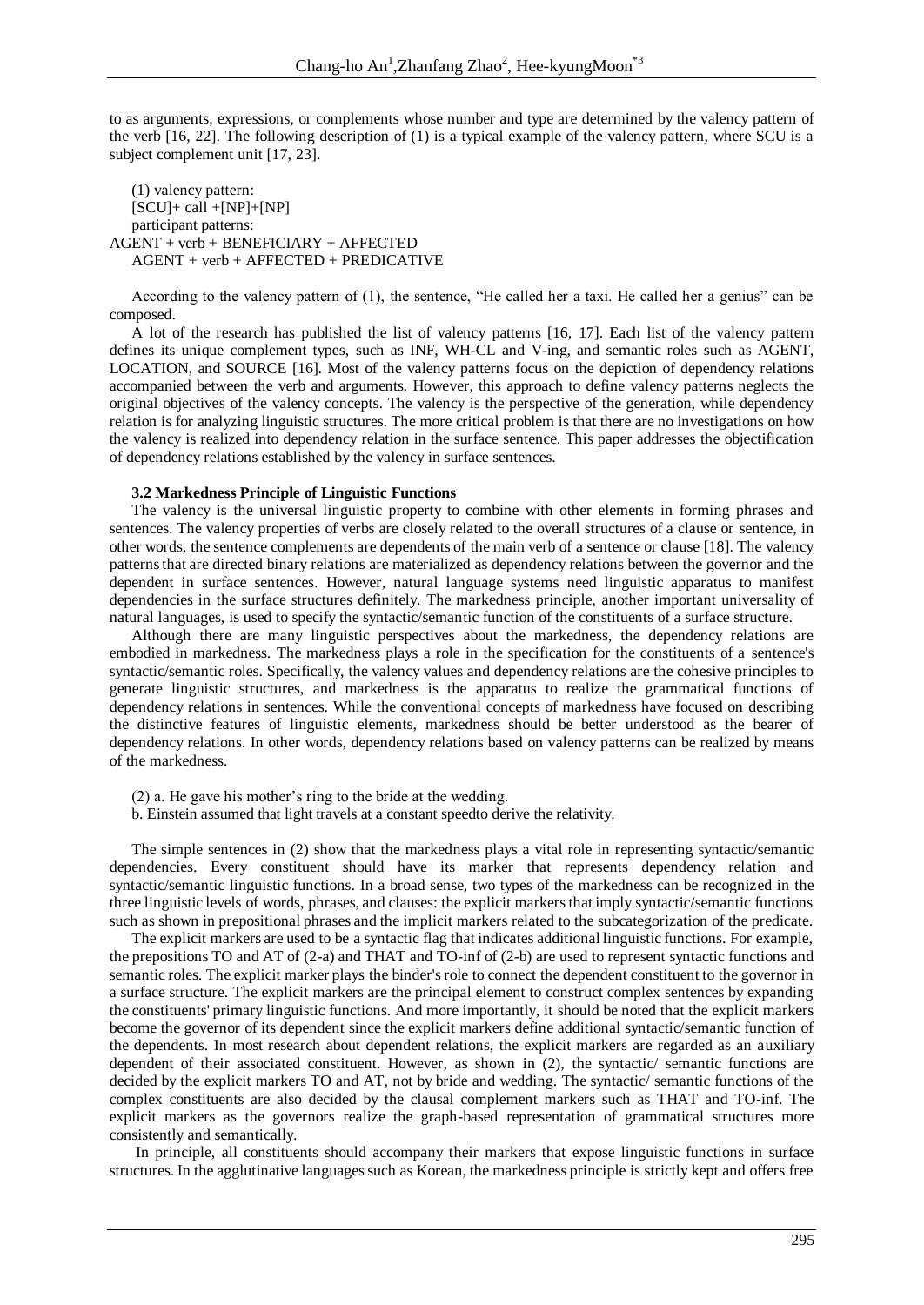word-order property. However, some languages like English use unmarked constituents. These languages use the word order as the implicit markers that have linguistic functions. The subject, direct object, and indirect object are the specific positions with the implicit marker. In general, the implicit markers are related to the subcategorization of the predicate [19].

The syntactic/semantic functions of the markers can be categorized into two types: government-dependency and attachment-restriction. The government-dependency markers related to subcategorization are used to construct syntactic structures, while the attachment-restriction markers represent the optional modification relationships to impose additional semantic features. However, it should be noted that semantic features of the markers depend on semantic relationships among the governor, marker, and dependent, although some grammar systems like case grammar try to define semantic features of the markers [20]. It is difficult to disclose semantic features by means of the markers all by itself.

Most of the valency patterns define a lot of the markers to formalize the patterns. However, these approaches do not consider the markers' functions as the enabler to realize valency patterns and dependency relations in surface structures. This paper proposes a compact set of markers, as shown in Table 1, considering the linguistic perspectives of the valency and dependencies. The subcat is the implicit markers of subcategorization positions. The empty is another implicit markers used in the positions where are not for subcategorization. The mark is for the relationship between the marker and its associated constituent. xcomp and ccomp are open clausal complement markers and clausal complement markers, respectively.

| ▱                          |                     |                                                             |                                                                                                                                                                                                                                                                                               |
|----------------------------|---------------------|-------------------------------------------------------------|-----------------------------------------------------------------------------------------------------------------------------------------------------------------------------------------------------------------------------------------------------------------------------------------------|
| <b>Marker Types</b>        |                     | <b>Markers</b>                                              | <b>Dependency Relations</b>                                                                                                                                                                                                                                                                   |
| Government-<br>Dependency  | explicit<br>markers | xcomp<br>ccomp                                              | subj (subject)<br>iobj (indirect object)<br>dobj (direct object)<br>expl (expletive)                                                                                                                                                                                                          |
|                            | implicit<br>markers | subcat<br>mark                                              |                                                                                                                                                                                                                                                                                               |
| Attachment-<br>Restriction | explicit<br>markers | gen<br>prep<br>ccomp<br>xcomp<br>aux<br>pass<br>neg<br>conj | mark (dominant by the marker)<br>bind (modifier binding)<br>link (clause linking)<br>pp (prepositional modifier)<br>amod (adjectival modifier)<br>advmod (adverbial modifier)<br>poss (possession modifier)<br>aux (auxiliary verbal)<br>pass (passive auxiliary)<br>neg (negation auxiliary) |
|                            | implicit<br>markers | empty                                                       |                                                                                                                                                                                                                                                                                               |

Table 1. Categorization of Markers and Dependency Relations

#### **4. Analysis of Dependency Relations by Markedness Principle**

The dependency relations play a vital role in analyzing syntactic/semantic structures of natural languages. Many open platforms and tools based on dependency relations such as Stanford CoreNLP are widely available to support the efficient development of NLP applications [11, 12, 13]. However, the definition of dependency relations relies on linguistic intuition without a formalized basis. This section discusses the definition and property of dependency relations based on the markedness.

#### **4.1 Definition of Dependency Relations**

Most of the dependency relations used in NLP applications are broadly taken from the linguistic analysis of the contemporary linguistic resources such as textbooks, social media messages, and corpus. This approach tries to extract as many as dependency relations that can cover even idiosyncratic structures. The approach is interested in finding new dependency relations and compacting similar relations. There are no definite criteria or systematic approaches to defining dependency relations, although some basic properties in dependency relations such as uniqueness, non-crossing, and acyclic property can verify the consistency [12].

Since the dependency relations are originated from the valency patterns and realized by the markers in the surface structure, the markers are the starting point of the definition of dependency relations. So the dependency relations can be defined in accordance with syntactic/semantic functions of the markers. This paper proposes a set of dependency relations, as in Table 1. The set of dependency relations in this paper is more compact than the set of Stanford CoreNLP popular in NLP. This paper focuses on the inherent concepts of the markedness principle of natural languages and reflects the diachronic perspectives of linguistic structures. The mark is the dominant relation between the marker and its associated constituent. The link is clausal dependencies, and the bind is modification relations between governor and dependent. This paper does not consider the detailed semantic functions of link and bind that can excessively breed the diverse semantic dependency relations. The semantic dependencies go beyond the scope of syntactic analysis since the markers' primary functions cannot discriminate the semantic dependencies.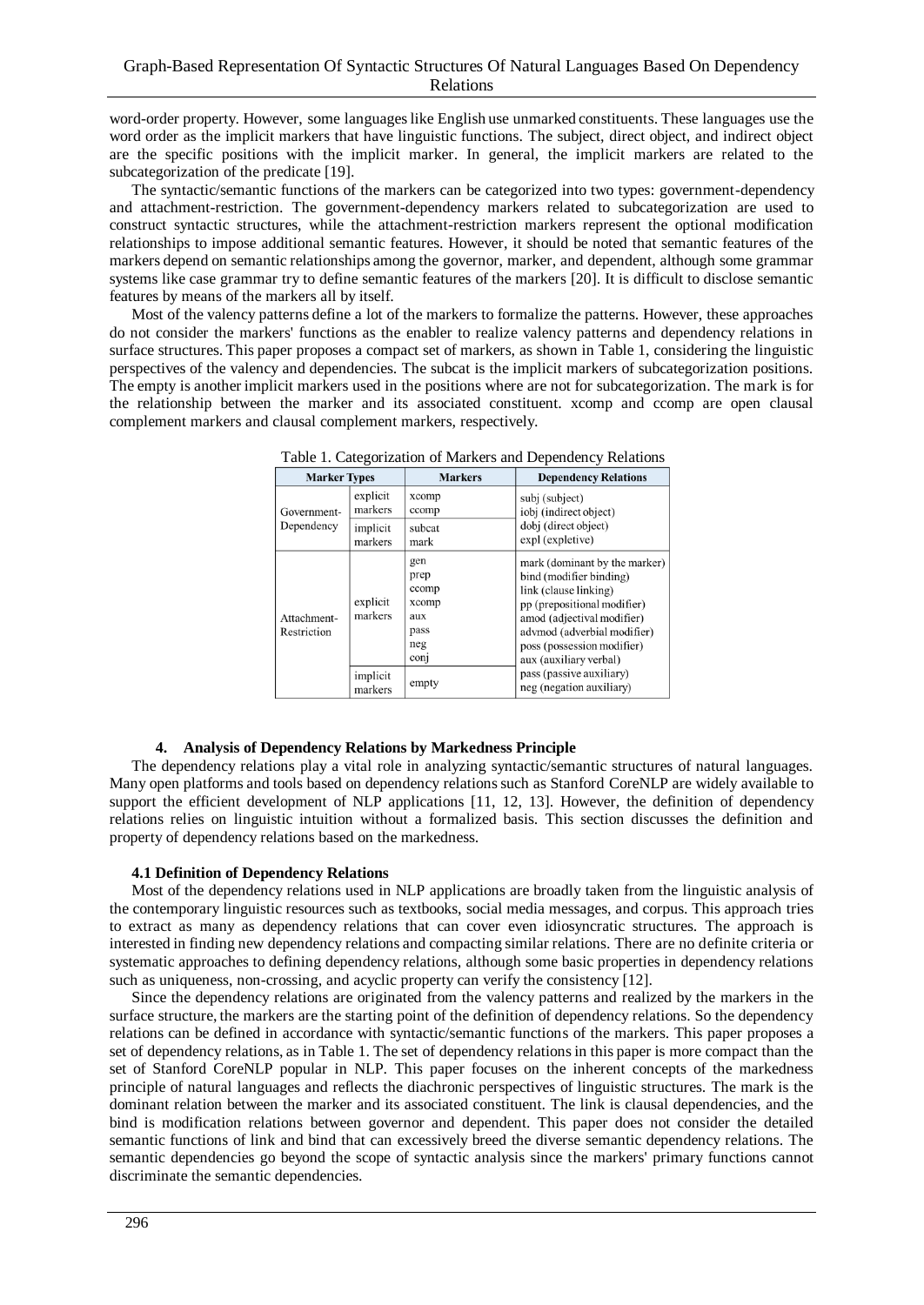### **4.2Properties of Dependency Relations**

Since the linguistic functions of the markers can be classified into two types, there are two types of dependency relations accordingly. As shown in Table 1, one is the government-dependency type of dependency relations usually related to the subcategorization of the predicate. This type of dependency relation represents the inherent valency capability of the predicate. The dependency relation of subcategorization such as subj, iobj and dobj is actually the placeholder by means of the relative position to the predicate. So they do not imply any linguistic roles of constituents. The semantic interpretation of these dependencies relies on the contextual meaning of the sentence. The other type is attachment-restriction dependencies used to construct complex syntactic structures or attach additional semantic senses. Even though the proposed dependencies are compact compared to other lists of dependency relations, they are based on the inherent conceptions of the markedness and dependency relations. Thus the proposed set is enough to implement the dependency relations related to the modification structures. However, it should be noted that the proposed set is for the representation of dependency relations between constituents, not for the signature of semantic relationships of the constituent. The semantic interpretation of dependency relations demands another level of NLP as shown in (3). Even though all have dependency relation pp marked by IN, their semantic interpretations are different.

(3) a. He is one of the top chefs in Britain. (place)

b. Life in the 19th century was very different from what it is now. (time)

c. Please pay me in cash. (instrument)

In general, the representation of dependency relations, for example, the dependency diagram of Stanford CoreNLP, uses a unidirectional arrow from the governor to dependent [11, 13]. This representation is inadequate to implement the inherent conceptions of dependency relations. Since there are two types of dependency relations, they should be distinguished in the representation. For the attachment-restriction dependencies, they are optional, not required by the governor. In some senses, these dependencies are autonomous relationships initiated by the modifier. So, it is appropriate to use a directed arrow from the modifier to the core constituent. In other words, the arrow of dependency relations goes from the autonomous constituent to the target constituent.

This paper argues that the markers, whether they are government-dependency or attachment-restriction, play the governor's role to its associated constituent since the explicit markers define additional syntactic/semantic function for the associated. The markers are representative of the associated phrasal structure for representing syntactic/semantic functions.

#### **5. Syntactic Knowledge Graphs of Natural Languages**

The conventional NLP is usually based on dependency tree structures. Although syntactic dependency trees can give linguistic intuition, tree structures have some limitations to support flexible syntactic/semantic processing. The graph-based representation is more efficient for data and knowledge modeling as seen in NoSQL databases and KGs. The syntactic knowledge graph can be incorporated with the domain KGs for knowledge processing. The proposed dependency relations are suitable for syntactic knowledge graphs. This section demonstrates various syntactic knowledge graphs based on dependency relations.

#### **5.1 Simple dependency relations**

Fig. 1 is a simple syntactic knowledge graph of (4). The dependency relations are represented with dependency\_relation/marker format on the edge.

(4) Michelangelo could create a huge statue of David.

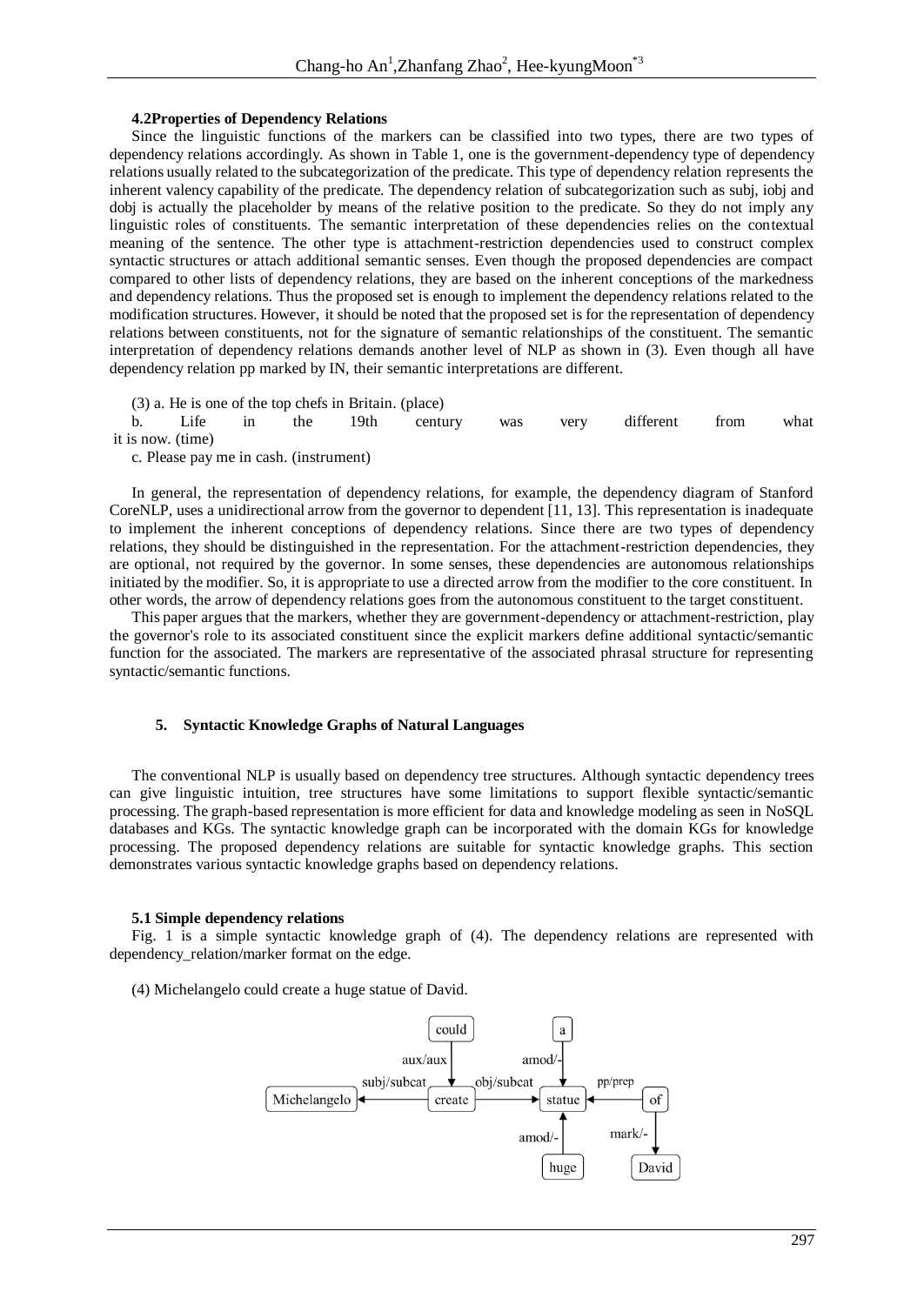

Fig.1. Syntactic Knowledge Graph with simple dependencies

(a) Syntactic knowledge graph with clausal complements



(b) Dependencytree diagram with clausal complements Fig. 2 Comparison of Syntactic Knowledge Graph and Dependency Tree Diagram

The syntactic knowledge graphs of Fig. 1 shows that it can localize all linguistic functions. For verbal constituents, theout-going arrows indicate dependent constituents by their valency value. For nominal constituents, the in-going arrows mean syntactic/semantic features. Notably, the syntactic knowledge graph shows the dependencies of each linguistic constituent, not how the constituents are composed.

#### **5.2Dependencies with clausal complements**

Fig. 2 is a typical dependency structure with clausal complements, ccomp and xcomp of (5). In the syntactic knowledge graph of (2.a), the predicate assumed dominates the marker THAT with dependency relation dobj/ccomp and the marker THAT governs the predicate travels. This means that the government of the predicate assumed is related to the predicate travels.

(5) Einstein assumed that light travels at a constant speed to derive the relativity.



Fig.3. Syntactic Knowledge Graph with Open Clausal Complement

The open clausal complement TO dominating thepredicate derive are bound to the predicate assumed. Though the mandatory valency value subj of the predicate derive is unseen, this dependency relationship can be found in the syntactic knowledge graph. Fig. (2.b) is a dependency tree diagram of (5). The dependency relations of the markers TO and THAT dominated by the predicate derive are not explainable. The noun speed dominates different types of constituents, in, a, and constant. The dependency between speed and in is unclear. In general,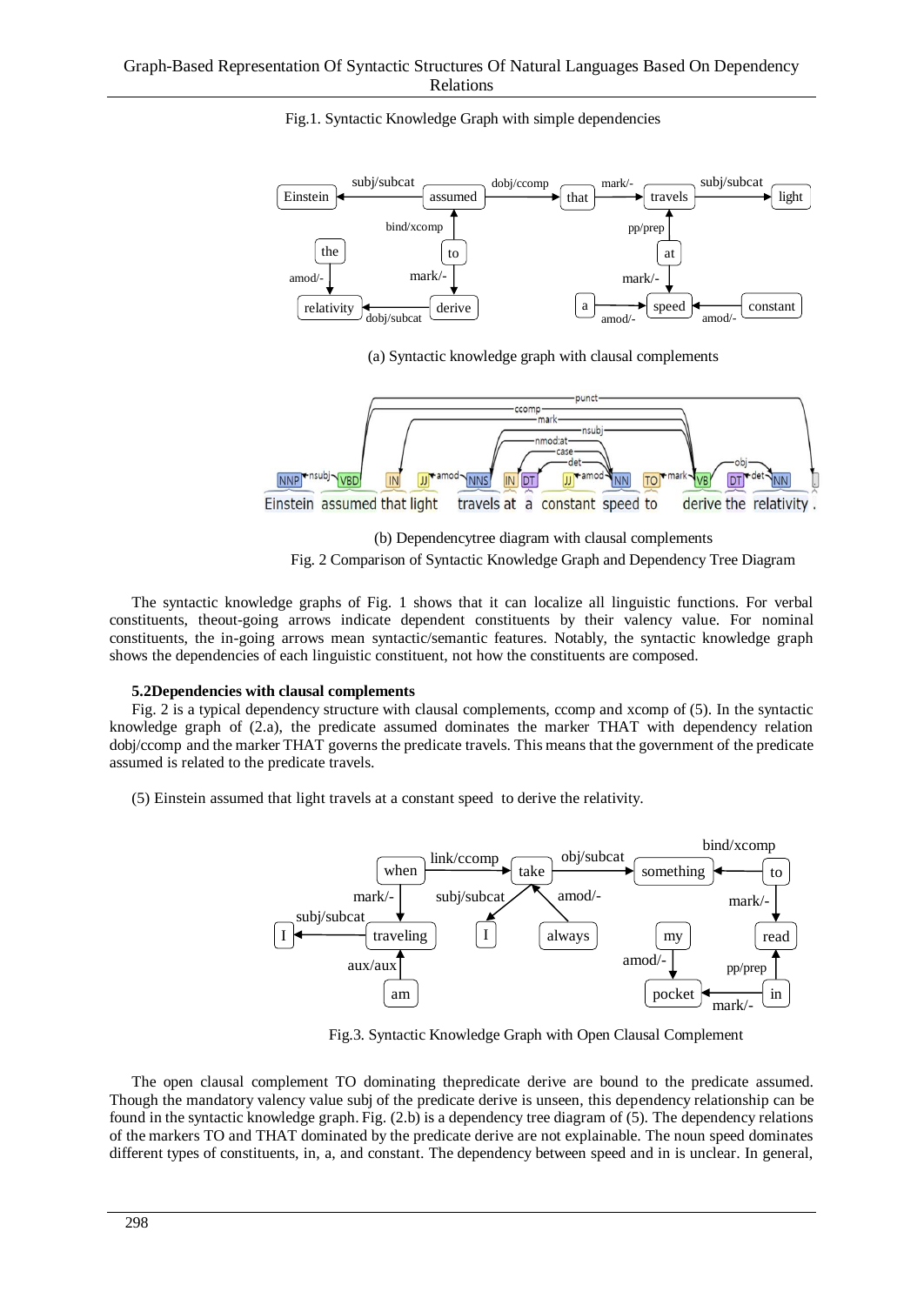the dependency tree diagram tries to demonstrate how the constituents are composed in a sentence and to show syntactic structure rather than dependency relations between individual constituents.

#### **5.3Clausal dependency**

Fig. 3 is another example of (6) with an open clausal complement. Two clauses are loosely linked via open complement marker WHEN. The dependency link/ccomp shows that the clause marked by WHEN needs the predicate take, but the predicate take does not.



Fig.4. Syntactic Knowledge Graph of Long-Distance Dependency

(6) When I am traveling, I always take something to read in my pocket.

### **5.4Long-distance dependency**

The linguistic structures involving long-distance dependencies such as topicalization, questions, or relative clauses are the cumbersome problem representing syntactic structure under the current grammar formalisms[21]. Since long-distance dependency occurs when the dependent constituent moves to another place or some constituent intervene dependency relations, it violates the basic syntactic structure rules. Although many resolutions have been proposed, most of them rely on special mechanisms under specific grammar formalisms.

(7) This is the apple that William hit with his arrow.

Fig. 4 is a syntactic knowledge graph of (7) containing a simple relative clause. The predicate hit in (7) has long-distance dependency relation with the antecedent apple. In general, the long-distance dependency is implicitly represented in syntactic representations regardless of their structures. The import issues of longdistance dependency are a reasonable way to restore or estimate unseen dependency relations. In Fig. 4, since the predicate hit does not have mandatory dependency obj/subcat related to subcategorization, the missing dependency can be restored by means of graph traversal. Graph traversal is more efficient than tree traversal or other long-distance dependency algorithms.

#### **6. Conclusions**

NLP is the crucial area of AI to realize linguistic intelligence and knowledge processing. Recently, NLP based on Deep Learning achieves breakthrough advancements. However, natural languages have unique linguistics structures inherently, not probabilistic structures. NLP should be able to enlighten linguistic features to achieve more intelligent performance. Nowadays, the dependency relation is the basic framework for natural language analysis and the dependency tree diagram provides essential information for NLP.

However, several issues such as systematic definition and representation of dependency relations remain to be resolved.

This paper addresses the syntactic knowledge graph that is a graph-based representation of syntactic/semantic structures based on dependency relations of natural languages similar to knowledge representation and KG. This paper revises the concepts of the valency theory and the markedness principle from the universality of natural languages. The valency value of the predicate is the underlying capability to generate sentences. In the generation of sentences, the valency pattern is expressed in the form of dependency relations. The dependency relations are embodied in terms of the marker in surface structures. This paper explores the relationships of the valency patterns, dependency relations and markers. The paper then proposes the markers and dependency relations as in Table 1, which is used for syntactic knowledge graphs.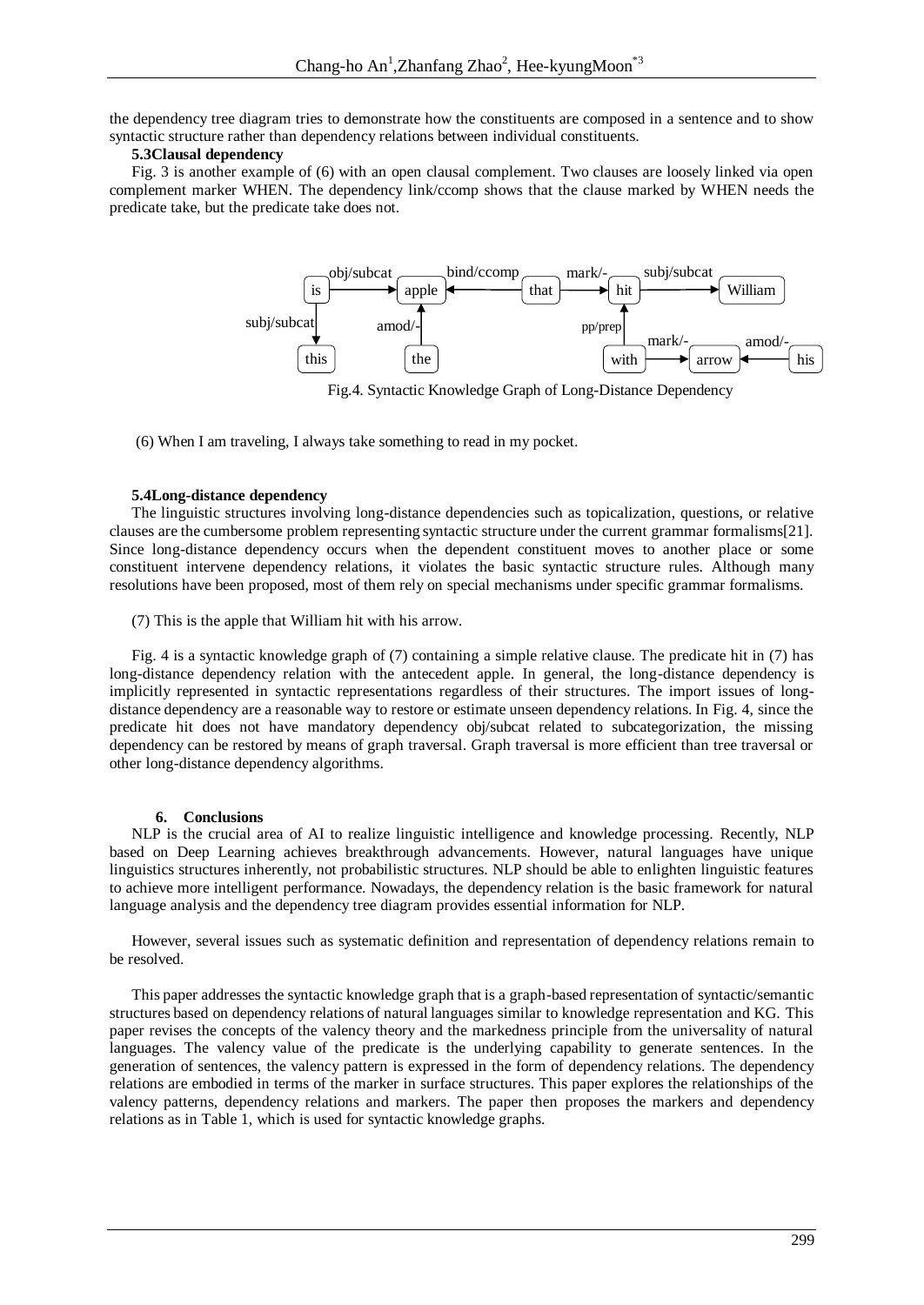The paper demonstrates a syntactic analysis of various linguistic structures using syntactic knowledge graphs, including clausal complements and long-distance dependencies. This validates that syntactic knowledge graphs are more feasible than dependency tree diagrams in NLP.

### **7. Acknowledgment**

This research was supported by the National Research Foundation of Korea(NRF) grant funded by the Koreagovernment (MSIT, MOE) and (No. 2019M3E7A1113102).

※ MSIT: Ministry of Science and ICT, MOE : Ministry of Education.

## **References**

- A. Ethayarajh, K. (2019). How contextual are contextualized word representations? Comparing the geometry of BERT, ELMo, and GPT-2 embeddings. *arXiv preprint arXiv:1909.00512*.
- B. Otter, D. W., Medina, J. R., &Kalita, J. K. (2020). A survey of the usages of deep learning for natural language processing. *IEEE Transactions on Neural Networks and Learning Systems.*
- *C.* Brown, T. B., Mann, B., Ryder, N., Subbiah, M., Kaplan, J., Dhariwal, P., ... & Agarwal, S. (2020). Language models are few-shot learners. *arXiv preprint arXiv:2005.14165.*
- *D.* Wang, C., Li, M., &Smola, A. J. (2019). Language models with transformers. *arXiv preprint arXiv:1904.09408.*
- E. Vaswani, A., Shazeer, N., Parmar, N., Uszkoreit, J., Jones, L., Gomez, A. N., ... &Polosukhin, I. (2017). Attention is all you need. *In Advances in neural information processing systems,* 5998- 6008.
- F. Shieber, S. M. (2003). *An introduction to unification-based approaches to grammar*. Microtome Publishing.
- G. Nadkarni, P. M., Ohno-Machado, L., & Chapman, W. W. (2011). Natural language processing: an introduction. *Journal of the American Medical Informatics Association*, 18(5), 544-551.
- H. Bonatti, P. A., Decker, S., Polleres, A., &Presutti, V. (2019). Knowledge graphs: New directions for knowledge representation on the semantic web (dagstuhl seminar 18371). In *Dagstuhl Reports* (Vol. 8, No. 9). Schloss Dagstuhl-Leibniz-ZentrumfuerInformatik.
- I. kumarKaliyar, R. (2015, May). Graph databases: A survey. In *International Conference on Computing, Communication & Automation* (pp. 785-790). IEEE.
- J. Jozefowicz, R., Vinyals, O., Schuster, M., Shazeer, N., & Wu, Y. (2016). Exploring the limits of language modeling. *arXiv preprint arXiv:1602.02410.*
- K. Manning, C. D., Surdeanu, M., Bauer, J., Finkel, J. R., Bethard, S., &McClosky, D. (2014, June). The Stanford CoreNLP natural language processing toolkit. In *Proceedings of 52nd annual meeting of the association for computational linguistics: system demonstrations* (pp. 55-60).
- L. Mel'čuk, I. (2011). Dependency in language-2011. In *Proceedings of International Conference on Dependency Linguistics* (pp. 1-16).
- M. De Marneffe, M. C., & Manning, C. D. (2008, August). The Stanford typed dependencies representation. In *Coling 2008: proceedings of the workshop on cross-framework and crossdomain parser evaluation* (pp. 1-8).
- N. Nivre, J. (2005). Dependency grammar and dependency parsing. MSI report, 5133(1959), 1-32.
- O. Herbst, T., Heath, D., Roe, I. F., &Götz, D. (2013). A valency dictionary of English: *A corpusbased analysis of the complementation patterns of English verbs, nouns and adjective*s (Vol. 40). Walter de Gruyter.
- P. Liu, G., & Du, Y. (2019). A Corpus-based Study of Valency Sentence Patterns of English Verbs. *Theory and Practice in Language Studies*, 9(6), 655-665.
- Q. Faulhaber, S. (2011). *Verb valency patterns: A challenge for semantics-based accounts* (Vol. 71). Walter de Gruyter.
- R. Herbert, R. K. (2011). *Language universals, markedness theory, and natural phonetic processes* (Vol. 25). Walter de Gruyter.
- S. Roland, D., &Jurafsky, D. (2002). Verb sense and verb subcategorization probabilities. *The lexical basis of sentence processing: Formal, computational, and experimental issues*, 4, 325-45.
- T. Boas, H. C., & Dux, R. (2017). From the past into the present: From case frames to semantic frames. *Linguistics Vanguard*, 2017, 1-14.
- U. Cahill, A., Burke, M., O'Donovan, R., Van Genabith, J., & Way, A. (2004). Long-distance dependency resolution in automatically acquired wide-coverage PCFG-based LFG approximations. *Association for Computational Linguistics*.